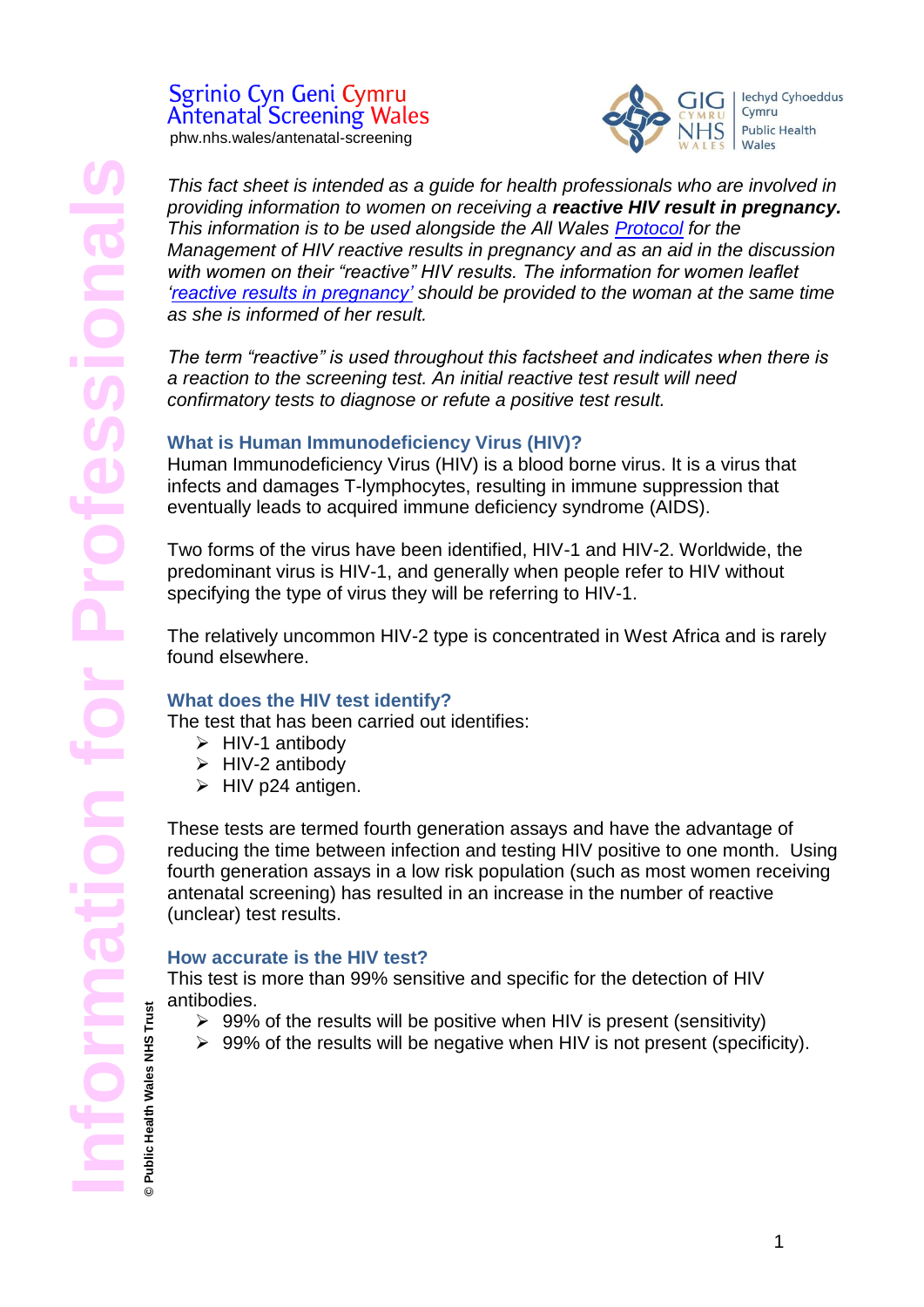However, in approximately 1:1000 samples the test can detect other antibodies in the blood and not be able to distinguish if they are HIV antibodies. This is what is termed as 'non-specific' reactivity and is what is known as having a false positive result.

A false positive result means that the test incorrectly indicates that HIV is present in a non-infected person.

## **What causes non-specific reactivity?**

This is a relatively uncommon problem, but can result from:

- $\triangleright$  new antibodies detected due to a recent mild illness such as a cold
- $\triangleright$  the blood sample was not transported to the laboratory at the correct temperature, this can cause the blood cells to break down
- $\triangleright$  other unknown causes.

### **What is a negative result?**

A negative result is issued if the initial laboratory test (screening test) is nonreactive. This will be the definitive result for this test.

### **What is a positive result?**

A positive result is when:-

- $\triangleright$  the initial laboratory test is reactive and,
- $\triangleright$  both the confirmatory tests on the initial sample are also reactive.

A positive result will only be issued from the laboratory if all of the confirmatory tests are reactive. However this would be a presumptive positive test result: a new HIV diagnosis should ONLY be made after a second sample is taken from the woman to ensure that there have been no errors with sample identity.

### **What is a reactive test result?**

If the initial laboratory test is reactive then a further two separate tests, using different methods, will be undertaken **on the initial** blood sample. A reactive test result is reported if either:-

- $\triangleright$  both of the confirmatory tests on the initial sample are non-reactive or
- $\triangleright$  one of the confirmatory tests is reactive and one non-reactive.

### **Result reporting**

**© Public Health Wales NHS Trust**

**1.** The **initial test reactive** and the 2 **confirmatory tests negative**:

"Initial screen result reactive, most probably due to non-specific reactivity. Please send a further sample in 3-5 weeks to confirm the absence of infection".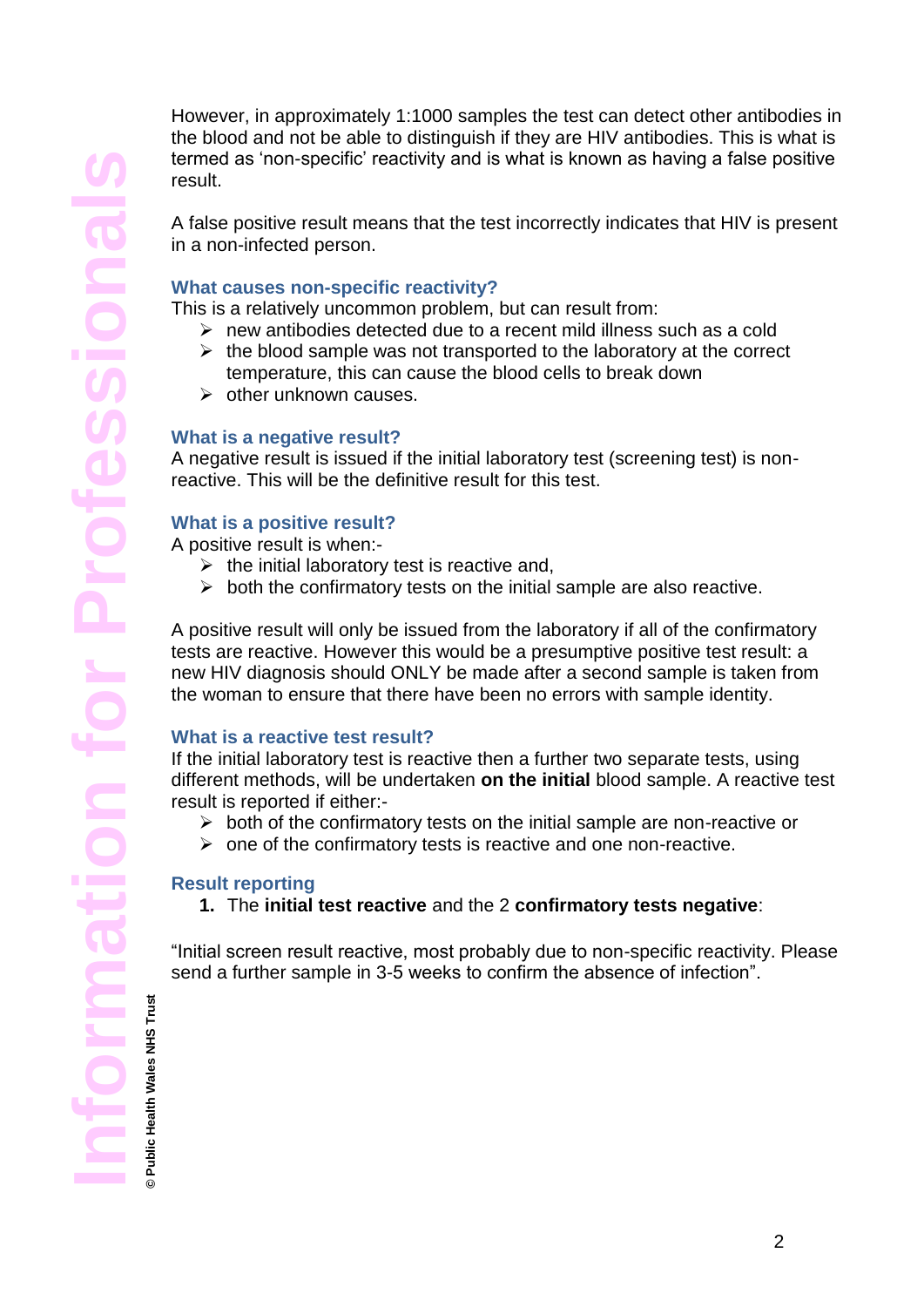# **2.** The **initial test reactive** and also **1 of the 2 confirmatory tests reactive**:

This serological picture is rare but is also more difficult to interpret and the Virologist/Microbiologist will give a specific wording for the report that could be used in each case. (The most likely scenario is still that of non-specific reactivity, however the possibility that this is a very recently acquired infection needs to be given consideration and a detailed review of any of the risk factors should be made).

# **Care following a reactive result**

A repeat sample will be requested from the woman to be able to provide her with a definite test result.

The antenatal screening co-ordinator will assess if the woman has any of the following risks and inform the laboratory accordingly to enable the woman to receive re-testing in the most appropriate timeframe.

- Resident or recent resident of Sub-Saharan Africa
- Sexual partner of resident or recent resident of Sub Saharan Africa
- Asylum Seeker or victim of trafficking
- Multiple partners (including sex working)
- Rape victim
- Sexual partner known to have HIV
- Born in a country with high prevalence of HIV

If the risk history cannot be made from the hospital notes (hard copy or e-copy) the antenatal screening co-ordinator will need to discuss this with the woman and the Virologist/Microbiologist and take advice as to when the repeat test should be taken.

### **Most women with 1 reactive test result-**

- $\triangleright$  will be identifiable as low risk from their hospital notes and the re-test will be performed (alongside checking their history risk) during their next routine antenatal appointment.
	- $\circ$  Screening before 13 weeks of pregnancy- retest at the routine 16 week appointment by the community midwife ie approximately 3-5 weeks after the initial screening test.
	- o Screening after 15 weeks of pregnancy- retest would be performed at the next routine antenatal appointment.

### **Women with 2 reactive test results-**

- o will need to have a risk assessment and repeat bloods taken, but it is usually not appropriate to wait for 3-5 weeks in this case.
- o the Virologist/Microbiologist will inform the antenatal screening coordinator directly of the result and discuss an appropriate timeframe for the repeat testing and which bloods need to be performed.

**© Public Health Wales NHS Trust**